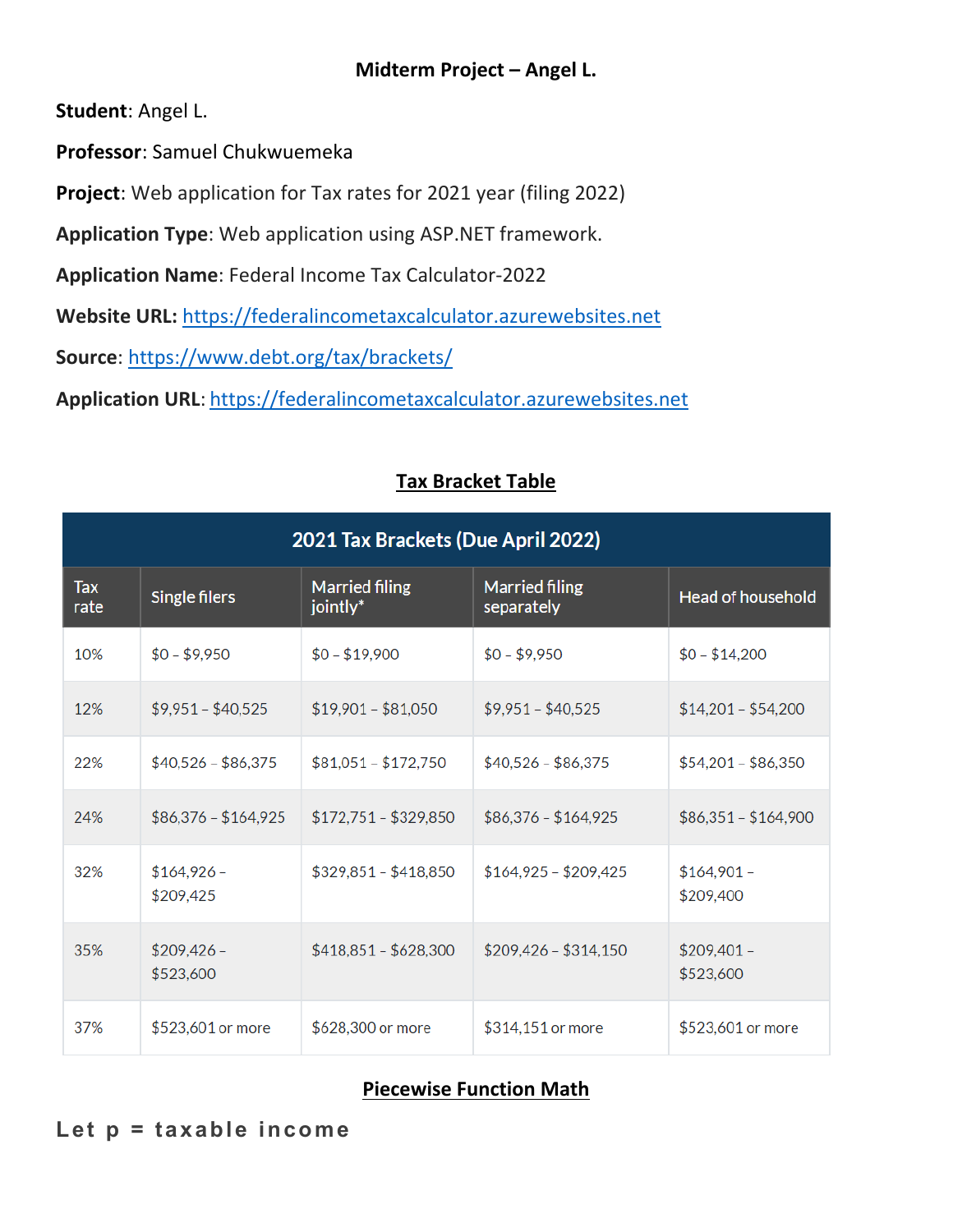**Let t = income tax** 

 $t = f(p)$ 

**It can be written as: t(p)** 

# **Single filer:**

$$
t(p) = \begin{cases} 0.1p; & 0 \le p \le 9950 \\ 0.12p - 199 & 9950 < p \le 40525 \\ 0.22p - 4251.5; & 40525 < p \le 86375 \\ 0.24p - 5979; & 86375 < p \le 164925 \\ 0.32p - 19173; & 164925 < p \le 209425 \\ 0.35p - 25455.75; & 209425 < p \le 523600 \\ 0.37p - 35927.75; & p > 523600 \end{cases}
$$

**First Bracket (10%)** 

## $t(p) = 0.10p$

```
Second Bracket (12%) 
  a. Max for 1s t bracket: 9950*.10 = 995 
  b. t(p) = 995 + (.12(p – 9950) 
    t(p) = 995 + .12p – 1194 
    t(p) = .12p – 199 
Third Bracket (22%) 
  a. Max for 1<sup>st</sup> bracket = 995
  b. Max for 2^{nd} bracket = ((40525 – 9950) * .12) = 3669
  c. t(p) = 995 + 3669 + (.22(p – 40525) 
    t(p) = 4664 + .22p – 8915.5 
    t(p) = .22p – 4251.50 
Fourth Bracket (24%) 
  a. Max for 1<sup>st</sup> bracket = 995
  b. Max for 2^{nd} bracket = 3669
  c. Max for 3^{rd} bracket = ((86375 - 40525) * .22) = 10087d. t(p) = 995 + 3669 + 10087 + (.24(p – 86375) 
    t(p) = 14751 + .24p – 20730 
    t(p) = .24p – 5975
```
**Fifth Bracket (32%)**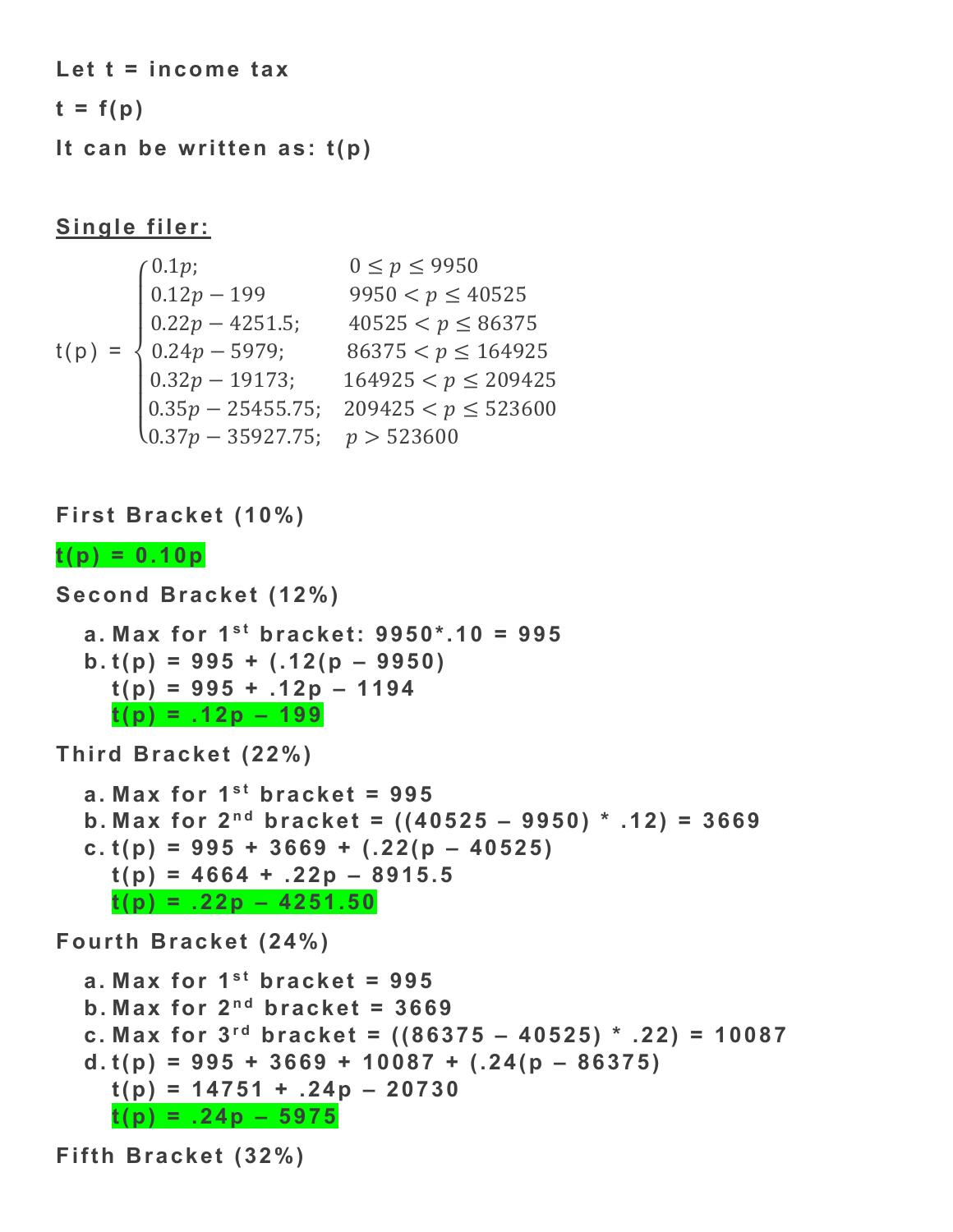```
a. Max for 1<sup>st</sup> bracket = 995
  b. Max for 2^{nd} bracket = 3669
  c. Max for 3<sup>rd</sup> bracket = 10087
  d. Max for 4^{th} bracket = ((164925 – 86375) * .24) = 18852
  e. t(p) = 995 + 3669 + 10087 + 18852 + (.32(p – 164925) 
    t(p) = 33603 + .32p – 52776 
    t(p) = .32p – 19173 
Sixth Bracket (35%) 
  a. Max for 1<sup>st</sup> bracket = 995
  b. Max for 2^{nd} bracket = 3669
  c. Max for 3<sup>rd</sup> bracket = 10087
  d. Max for 4<sup>th</sup> bracket = 18852
  e. Max for 5^{th} bracket = ((209425 – 164925) * .32) = 14240
  f. t(p) = 995 + 3669 + 10087 + 18852 + 14240 + (.35(p – 209425)
    t(p) = 47843 + .35p – 73298.75 
    t(p) =.35p – 25455.75 
Seventh Bracket (37%) 
  a. Max for 1<sup>st</sup> bracket = 995
  b. Max for 2^{nd} bracket = 3669
  c. Max for 3<sup>rd</sup> bracket = 10087
  d. Max for 4<sup>th</sup> bracket = 18852
  e. Max for 5^{th} bracket = 14240
  f. Max for 6^{th} bracket = ((523600 - 209425) * .35) = 109961.25g. t(p) = 995 + 3669 + 10087 + 18852 + 14240 + 109961.25 +
```

```
(.37(p – 523600)
```

```
t(p) = 157804.25 + .37p - 193732
```
**t(p) = .37p – 35927.75** 

### **Married filing jointly**

$$
t(p) = \begin{cases} 0.1p; & 0 \le p \le 19900 \\ 0.12p - 398; & 19900 < p \le 81050 \\ 0.22p - 8503; & 81050 < p \le 172750 \\ 0.24p - 11958; & 172750 < p \le 329850 \\ 0.32p - 38346; & 329850 < p \le 418850 \\ 0.35p - 50911.50; & 418850 < p \le 628300 \\ 0.37p - 63477.50; & p > 628300 \end{cases}
$$

## **First Bracket (10%)**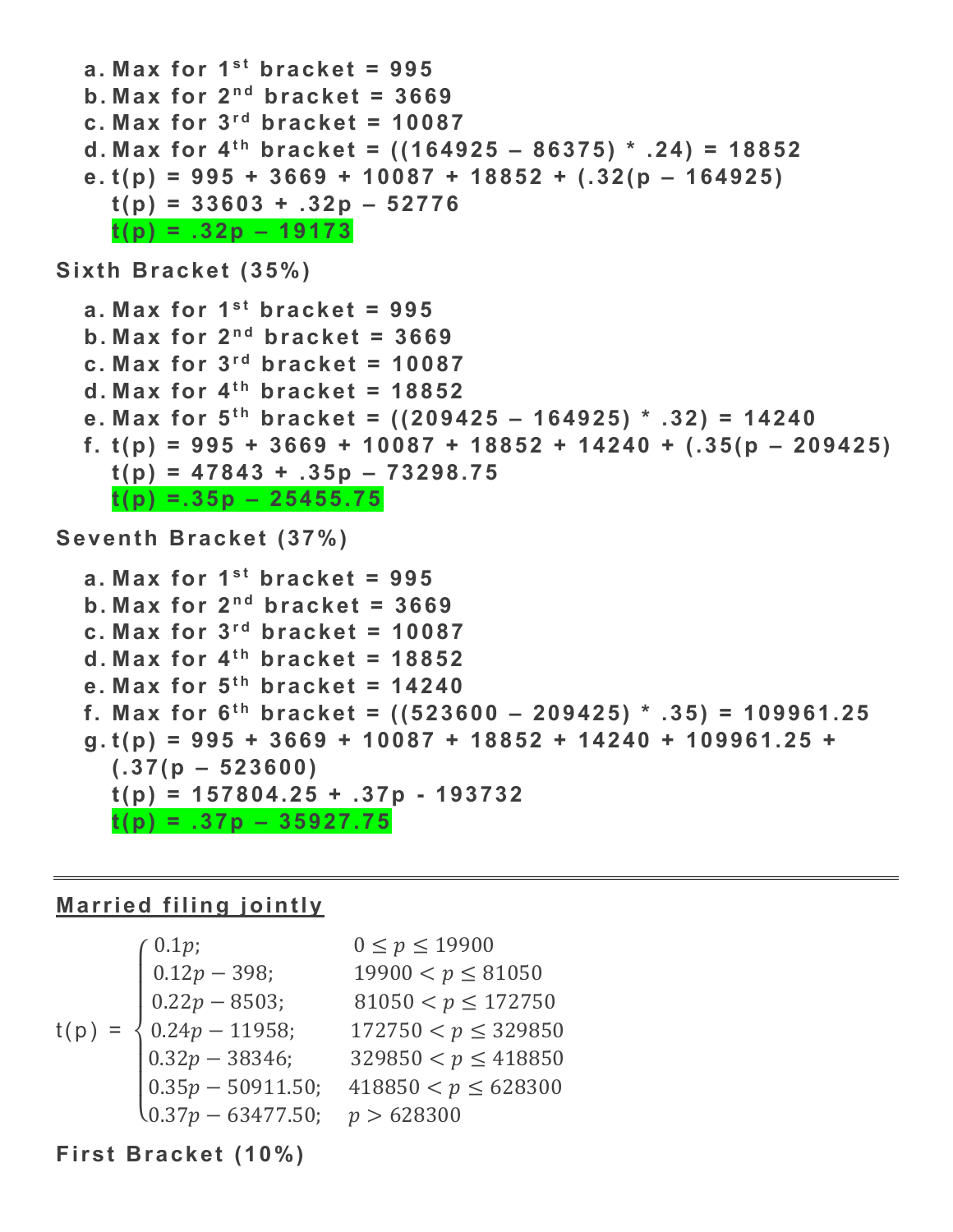#### $t(p) = 0.10p$

```
Second Bracket (12%) 
  a. Max for 1^{st} bracket: (19900 * .10) = 1990b. t(p) = 1990 + (.12(p - 19900)) 
    t(p) = 1990 + .12p – 2388 
    t(p) = .12p – 398
```
**Third Bracket (22%)** 

```
a. Max for 1st bracket = 1990
b. Max for 2^{nd} bracket = ((81050 – 19900) * .12) = 7338
c. t(p) = 1990 + 7338 + (.22(p-81050)) 
  t(p) = 9328 + .22p – 17831 
  t(p) = .22p – 8503
```
**Fourth Bracket (24%)** 

```
a. Max for 1<sup>st</sup> bracket = 1990
b. Max for 2^{nd} bracket = 7338
c. Max for 3^{rd} bracket = ((172750 - 81050) * .22) = 20174d. t(p) = 1990 + 7338 + 20174 + (.24(p-172750)) 
  t(p) = 29502 + .24p - 41460t(p) = .24p – 11958
```
**Fifth Bracket (32%)** 

```
a. Max for 1<sup>st</sup> bracket = 1990
b. Max for 2^{nd} bracket = 7338
c. Max for 3<sup>rd</sup> bracket = 20174
d. Max for 4^{th} bracket = ((329850 - 172750) * .24) = 37704e. t(p) = 1990 + 7338 + 20174 + 37704 + (.32(p – 329850)) 
  t(p) = 67206 + .32p – 105552 
  t(p) =.32p – 38346
```
**Sixth Bracket (35%)** 

```
a. Max for 1<sup>st</sup> bracket = 1990
b. Max for 2^{nd} bracket = 7338
c. Max for 3<sup>rd</sup> bracket = 20174
d. Max for 4<sup>th</sup> bracket = 37704
e. Max for 5^{th} bracket = ((418850 - 329850) * .32) = 28480f. t(p) = 1990 + 7338 + 20174 + 37704 + 28480 + (.35(p – 
  418850)) 
  t(p) = 95686 + .35p – 146597.50
```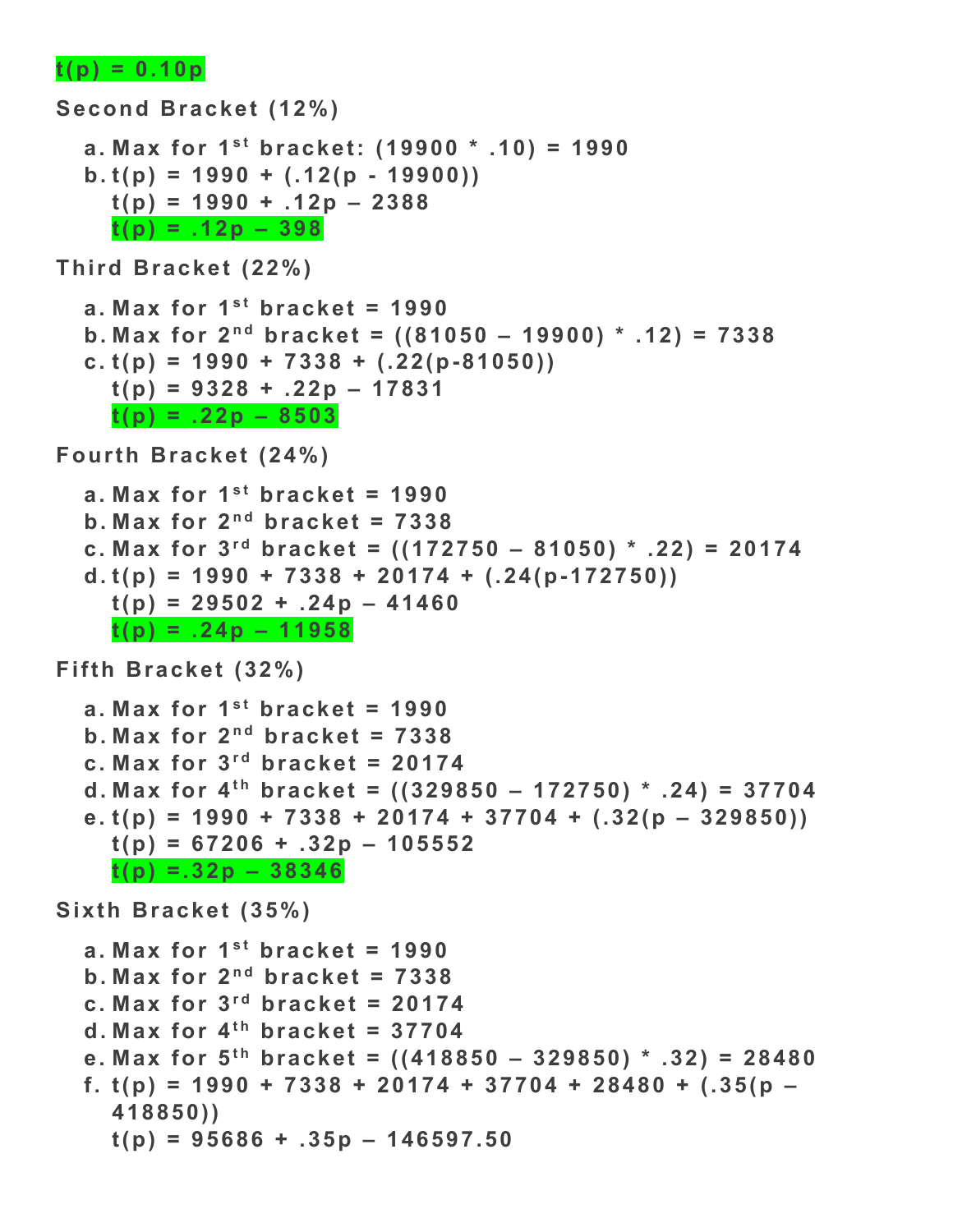**t(p) =.35p – 50911.50** 

**Seventh Bracket (37%)** 

```
a. Max for 1<sup>st</sup> bracket = 1990b. Max for 2^{nd} bracket = 7338c. Max for 3<sup>rd</sup> bracket = 20174
d. Max for 4<sup>th</sup> bracket = 37704
e. Max for 5^{th} bracket = 28480
f. Max for 6^{th} bracket = ((628300 - 418850) * .35) = 73307.50g. t(p) = 1990 + 7338 + 20174 + 37704 + 28480 + 73307.50 + 
  (.37(p – 628300)) 
  t(p) = 168993.50 + .37p – 232471 
  t(p) =.37p – 63477.50
```
# **Married filing separately**

$$
t(p) = \begin{cases} 0.1p; & 0 \le p \le 9950 \\ 0.12p - 199; & 9950 < p \le 40525 \\ 0.22p - 4251.5; & 40525 < p \le 86375 \\ 0.24p - 5979; & 86375 < p \le 164925 \\ 0.32p - 19173; & 164925 < p \le 209425 \\ 0.35p - 25455.75; & 209425 < p \le 314150 \\ 0.37p - 31738.75; & p > 314150 \end{cases}
$$

**First Bracket (10%)** 

#### $t(p) = 0.10p$

**Second Bracket (12%)** 

**a. Max for**  $1^{st}$  **bracket: 9950\*.10 = 995 b. t(p) = 995 + (.12(p – 9950) t(p) = 995 + .12p – 1194 t(p) = .12p – 199** 

**Third Bracket (22%)** 

a. Max for  $1<sup>st</sup>$  bracket = 995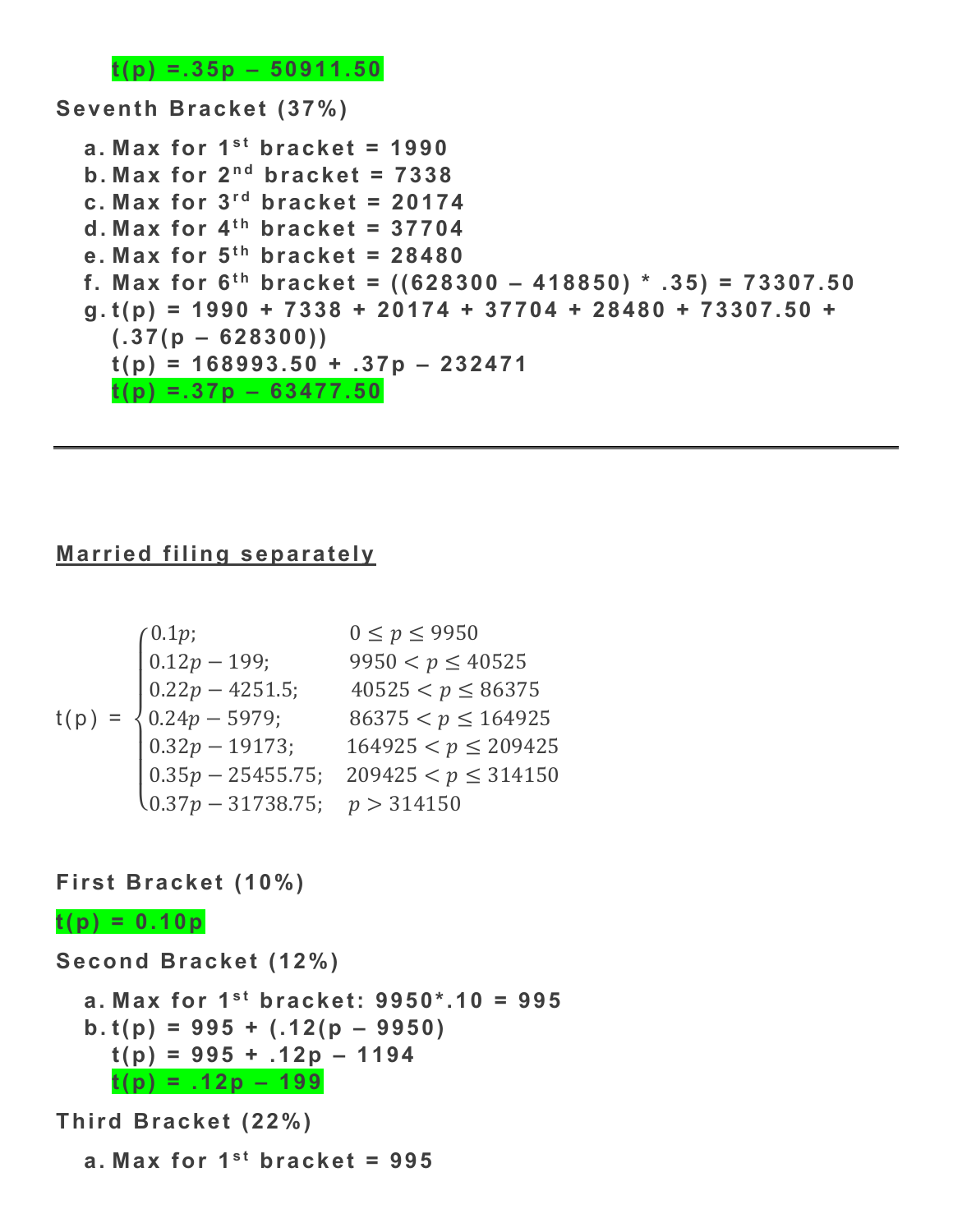```
b. Max for 2^{nd} bracket = ((40525 – 9950) * .12) = 3669
  c. t(p) = 995 + 3669 + (.22(p – 40525) 
    t(p) = 4664 + .22p – 8915.5 
    t(p) = .22p – 4251.5 
Fourth Bracket (24%) 
  a. Max for 1<sup>st</sup> bracket = 995
  b. Max for 2^{nd} bracket = 3669
  c. Max for 3^{rd} bracket = ((86375 - 40525) * .22) = 10087d. t(p) = 995 + 3669 + 10087 + (.24(p – 86375) 
    t(p) = 14751 + .24p – 20730 
    t(p) = .24p – 5975 
Fifth Bracket (32%) 
  a. Max for 1<sup>st</sup> bracket = 995
  b. Max for 2^{nd} bracket = 3669
  c. Max for 3<sup>rd</sup> bracket = 10087
  d. Max for 4^{th} bracket = ((164925 - 86375) * .24) = 18852e. t(p) = 995 + 3669 + 10087 + 18852 + (.32(p – 164925) 
    t(p) = 33603 + .32p – 52776 
    t(p) = .32p – 19173 
Sixth Bracket (35%) 
  a. Max for 1<sup>st</sup> bracket = 995
  b. Max for 2^{nd} bracket = 3669
  c. Max for 3<sup>rd</sup> bracket = 10087
  d. Max for 4<sup>th</sup> bracket = 18852
  e. Max for 5<sup>th</sup> bracket = ((209425 – 164925) * .32) = 14240
  f. t(p) = 995 + 3669 + 10087 + 18852 + 14240 + (.35(p – 209425)
    t(p) = 47843 + .35p – 73298.75 
    t(p) =.35p – 25455.75 
Seventh Bracket (37%) 
  a. Max for 1<sup>st</sup> bracket = 995
  b. Max for 2^{nd} bracket = 3669
  c. Max for 3<sup>rd</sup> bracket = 10087
  d. Max for 4<sup>th</sup> bracket = 18852
  e. Max for 5^{th} bracket = 14240
  f. Max for 6^{th} bracket = ((314150 - 209425) * .35) = 36653.75g. t(p) = 995 + 3669 + 10087 + 18852 + 14240 + 36653.75 + 
    (.37(p – 314150)
```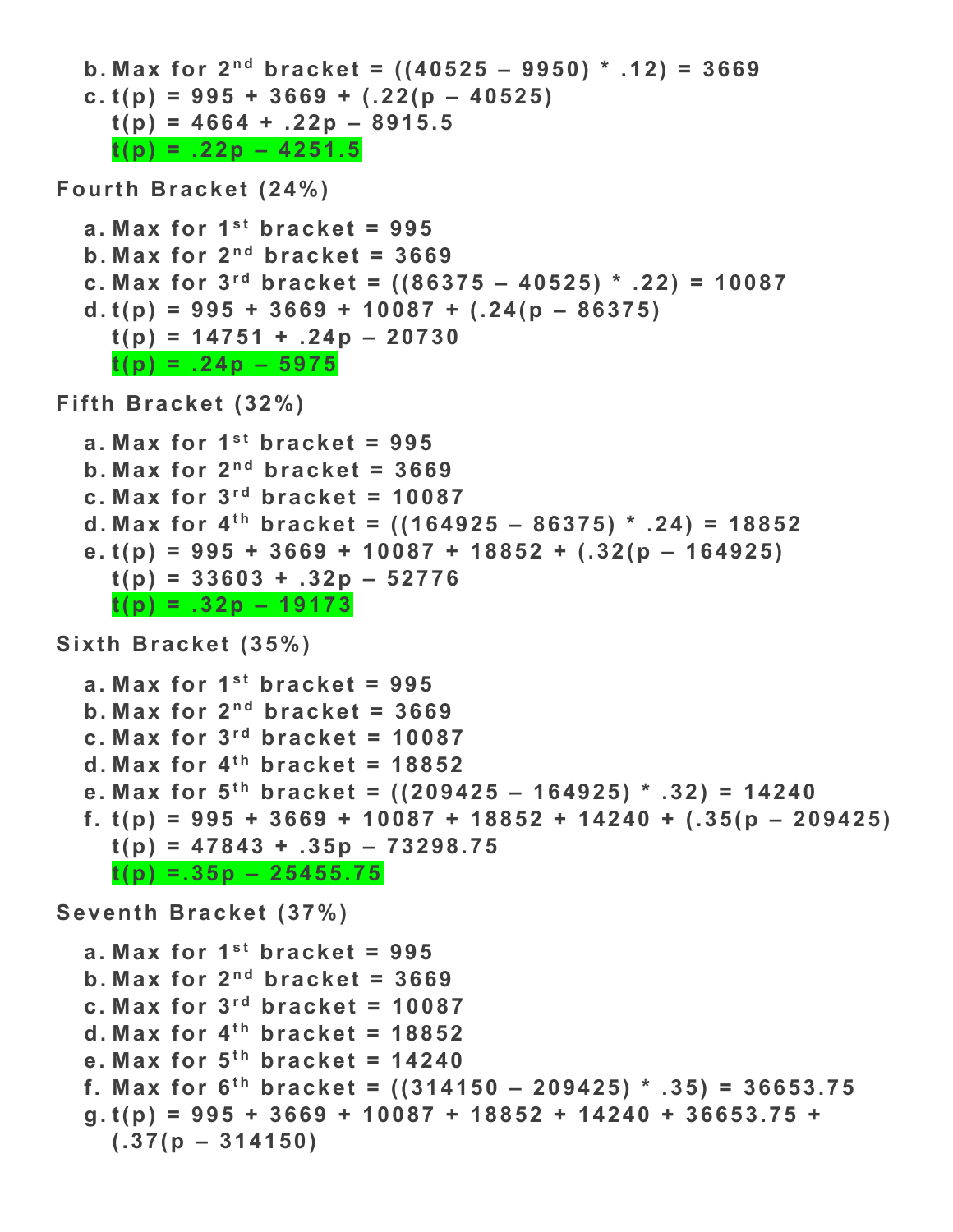#### **t(p) = 84496.75 + .37p – 116235.50**

**t(p) = .37p – 31738.75** 

#### **Head of Household**

$$
t(p) = \begin{cases} 0.1p; & 0 \le p \le 14200 \\ 0.12p - 284; & 14200 < p \le 54200 \\ 0.22p - 7704; & 54200 < p \le 86350 \\ 0.24p - 5704; & 86350 < p \le 164900 \\ 0.32p - 20623; & 164900 < p \le 209400 \\ 0.35p - 26905; & 209400 < p \le 523600 \\ 0.37p - 39397; & p > 523600 \end{cases}
$$

**First Bracket (10%)** 

#### $t(p) = 0.10p$

```
Second Bracket (12%) 
  a. Max for 1st bracket: 14200*.10 = 1420
  b. t(p) = 1420+ (.12(p – 14200) 
    t(p) = 1420+ .12p – 1704 
    t(p) = .12p – 284
```
**Third Bracket (22%)** 

```
a. Max for 1<sup>st</sup> bracket = 1420b. Max for 2^{nd} bracket = ((54200 – 14200) * .12) = 4800
c. t(p) = 1420 + 4800 + (.22(p – 54200) 
  t(p) = 4220 + .22p – 11924 
  t(p) = .22p – 7704
```
**Fourth Bracket (24%)** 

```
a. Max for 1<sup>st</sup> bracket = 1420b. Max for 2^{nd} bracket = 3669
c. Max for 3^{rd} bracket = ((86350 - 54200) * .22) = 7073d. t(p) = 1420 + 4800 + 7073 + (.24(p – 86350) 
  t(p) = 13293 + .24p – 18997 
  t(p) = .24p – 5704
```
**Fifth Bracket (32%)**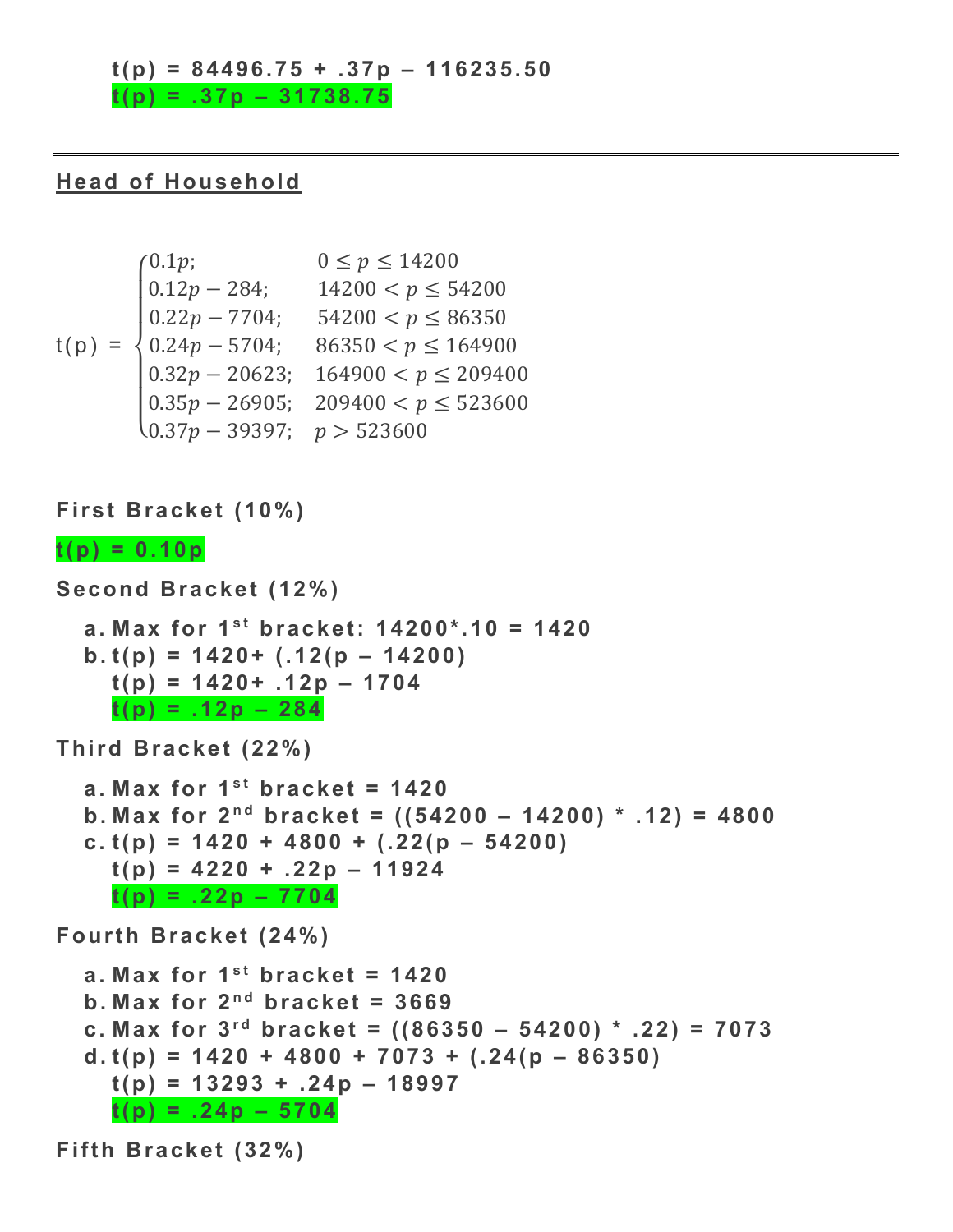```
a. Max for 1<sup>st</sup> bracket = 1420b. Max for 2^{nd} bracket = 4800
  c. Max for 3<sup>rd</sup> bracket = 7073d. Max for 4^{th} bracket = ((164900 - 86350) * .24) = 18852e. t(p) = 1420 + 4800 + 7073 + 18852 + (.32(p – 164900) 
    t(p) = 32145 + .32p – 52768 
    t(p) = .32p – 20623 
Sixth Bracket (35%) 
  a. Max for 1<sup>st</sup> bracket = 1420b. Max for 2^{nd} bracket = 4800
  c. Max for 3<sup>rd</sup> bracket = 7073d. Max for 4<sup>th</sup> bracket = 18852
  e. Max for 5<sup>th</sup> bracket = ((209400 – 164900) * .32) = 14240
  f. t(p) = 1420 + 4800 + 7073 + 18852 + 14240 + (.35(p – 209400)
    t(p) = 46385 + .35p – 73290 
    t(p) =.35p – 26905 
Seventh Bracket (37%) 
  a. Max for 1<sup>st</sup> bracket = 1420b. Max for 2^{nd} bracket = 4800
  c. Max for 3<sup>rd</sup> bracket = 7073d. Max for 4<sup>th</sup> bracket = 18852
  e. Max for 5^{th} bracket = 14240
  f. Max for 6^{th} bracket = ((523600 - 209400) * .35) = 109970
  g. t(p) = 1420 + 4800 + 7073 + 18852 + 14240 + 109970 + (.37(p 
    – 523600) 
    t(p) = 154335 + .37p – 193732 
    t(p) = .37p – 39397
```
## **Test Case for "Married Filing Jointly."**

#### **Notes:**

I have selected seven random taxable income amounts.

I worked the math for married filing jointly.

I worked the math for each scenario arithmetically/manually (see below).

I also did the math using the piecewise function (see below).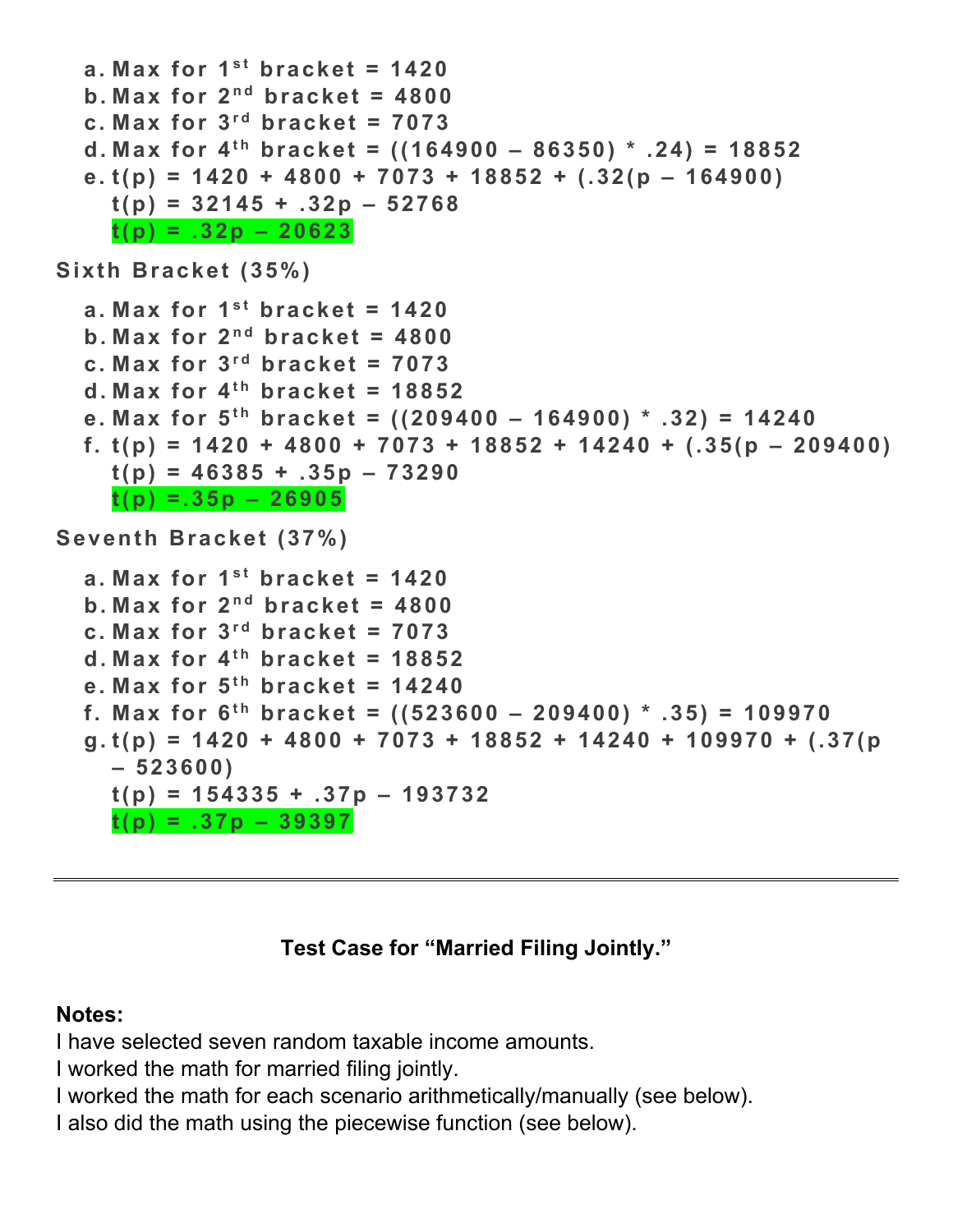# **Random numbers:**

 $(1)$ \$8000 (2) \$32000 (3) \$101930 (4) \$240690 (5) \$400100 (6) \$490000 (7) \$750930

# **Calculating random income – Arithmetic**

- $(1)$ \$8000 falls within the first bracket (10%)  $8000 * .10 = $800.00$
- $(2)$ \$32000 falls within the second bracket (12%):
	- a. first piece: there is \$19,900 out of the 32000 taxed at 10%  $19,900 * .10 = $1990$
	- b. Second piece: the remaining of the \$32000 should be taxed at 12%  $32000 - 19900 = $12100$  $12100 * .12 = $1452$
	- c. So, tax for income of \$32000 is:  $1990 + 1452 = $3,442.00$
- $(3)$ \$101930 falls under the third bracket (22%):
	- a. First piece: \$1990
	- b. Second piece: calculate the range of income that will be taxed at 12% (anything falls under second bracket)  $81050 - 19900 = $61150$  $61150 * .12 = $7338$
	- c. Third piece: the remaining of the \$101930 will be taxed at 22% 101930 – 81050 = \$20880  $20880 * 0.22 = $4593.60$
	- d. So, tax for income of \$101930 is:  $1990 + 7338 + 4593.60 = $13,921.60$
- $(4)$ \$240690 Falls under the fourth bracket (24%):
	- a. First piece: \$1990
	- b. Second piece: \$7338
	- c. Third piece: calculate the range of income that will be taxed at 22% (anything falls under third bracket)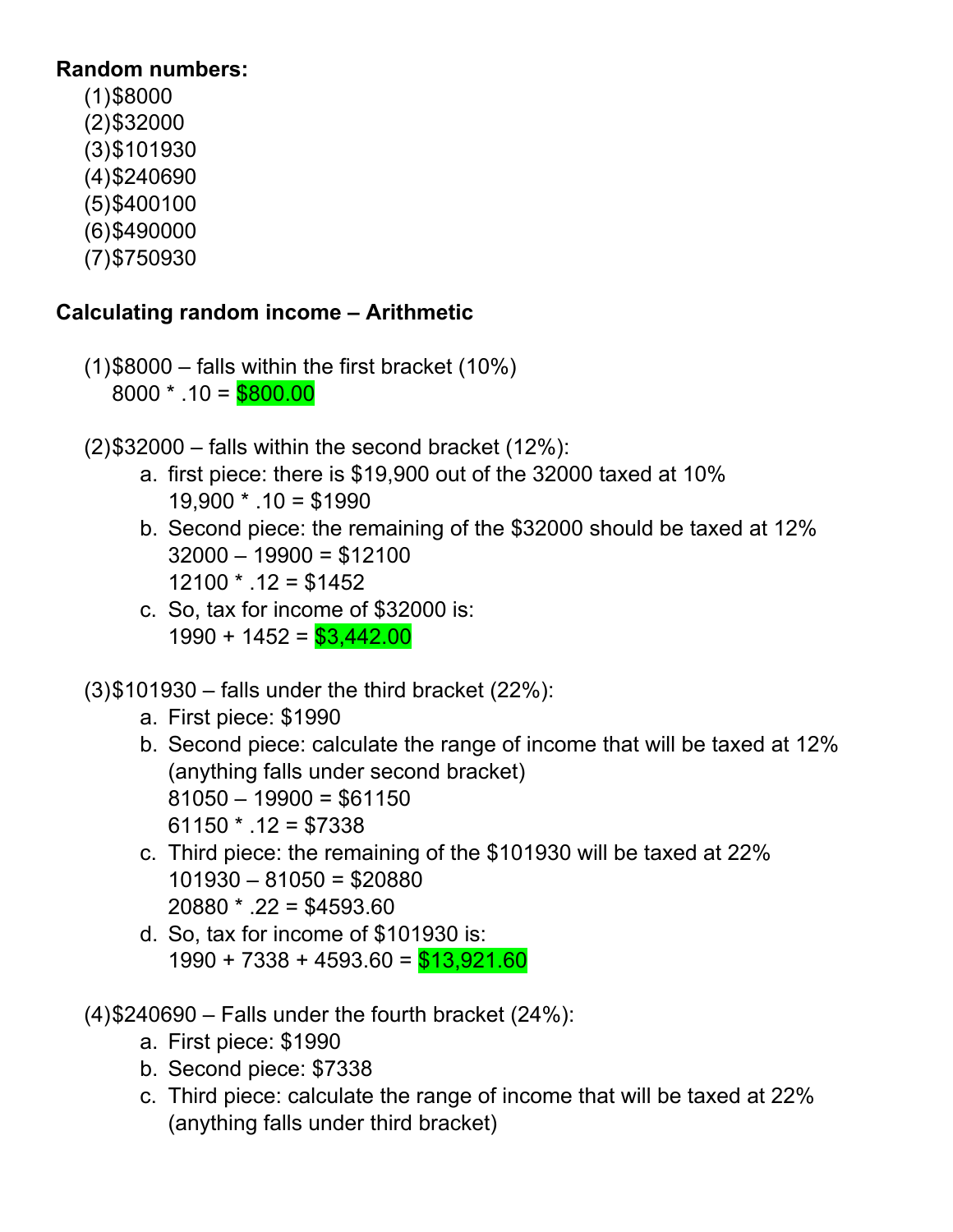172750 – 81050 = \$91700  $91700 * .22 = $20174$ 

- d. Fourth piece: the remaining of the \$240690 will be taxed at 24% 240690 – 172750 = \$67940  $67940 * .24 = $16,305.60$
- e. So, tax for income of \$240690 is:  $1990 + 7338 + 20174 + 16305.60 = $45,807.60$

# (5) \$400100 - Falls under the Fifth bracket (32%):

- a. First piece: \$1990
- b. Second piece: \$7338
- c. Third piece: \$20174
- d. Fourth piece: calculate the range of income that will be taxed at 24% (anything falls under fourth bracket)  $329850 - 172750 = $157100$ 157100 \* .24 = \$37704
- e. Fifth piece: the remaining of the \$400100 will be taxed at 32%  $400100 - 329850 = $70250$  $70250 * .32 = $22480$
- f. So, tax for income of \$400100 is:  $1990 + 7338 + 20174 + 37704 + 22480 = $89.686.00$
- $(6)$ \$490000 Falls under the sixth bracket (35%):
	- a. First piece: \$1990
	- b. Second piece: \$7338
	- c. Third piece: \$20174
	- d. Fourth piece: \$37704
	- e. fifth piece: calculate the range of income that will be taxed at 32% (anything falls under fifth bracket):  $418850 - 329850 = $89000$  $89000 * .32 = $28480$
	- f. Sixth piece: the remaining of the \$490000 will be taxed at 35%  $490000 - 418850 = $71150$  $71150 * .35 = $24902.50$
	- g. So, tax for income of \$490000 is: 1990 + 7338 + 20174 + 37704 + 28480 + 24902.50 = \$120,588.50
- $(7)$ \$750930 Falls under the seventh bracket  $(37%)$ :
	- a. First piece: \$1990
	- b. Second piece: \$7338
	- c. Third piece: \$20174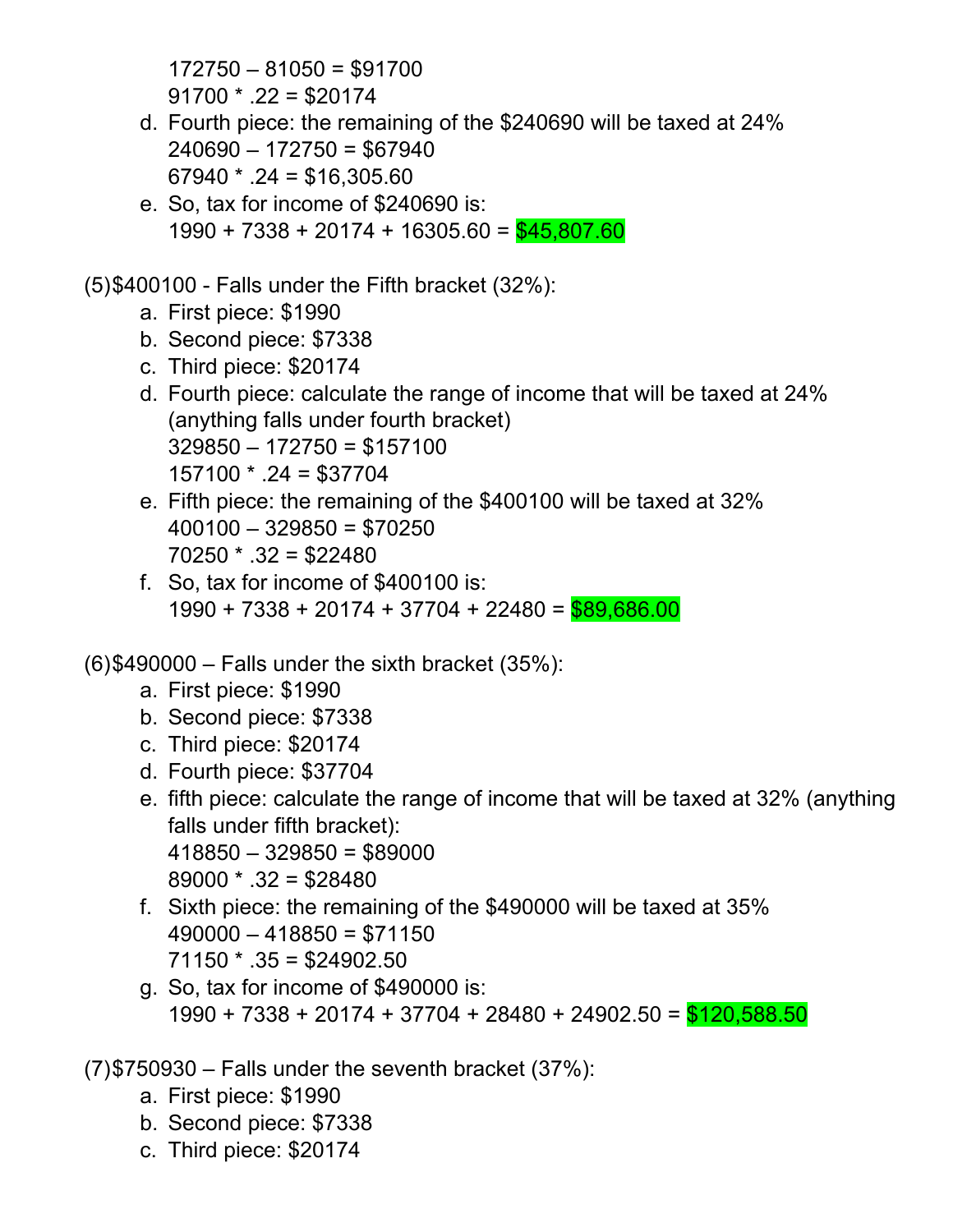- d. Fourth piece: \$37704
- e. fifth piece: \$28480
- f. sixth piece: calculate the range of income that will be taxed at 35% (anything falls under sixth bracket):  $628300 - 418850 = $209450$  $209450 * .35 = $73,307.50$
- g. seventh piece: the remaining of the \$750930 will be taxed at 37% 750930 – 628300 = \$122630 122630 \* .37 = \$ 45373.10
- h. So, tax for income of \$750930 is:
- i. 1990 + 7338 + 20174 + 37704 + 28480 + 73307.50 + 45373.10 = \$214,366.60

## **Calculating random income – Piecewise function**

 $(1)$ \$8000 – falls within the first bracket (10%) Piecewise function:  $t(p) = 0.10p$  $t(8000) = 0.10 * 8000 = $800.00$ 

 $(2)$ \$32000 – falls within the second bracket (12%): Piecewise function:  $t(p) = .12p - 398$  $t(32000) = 0.12(32000) - 398$  $t(32000) = 3840 - 398 = $3,442.00$ 

- $(3)$ \$101930 falls under the third bracket (22%): Piecewise function:  $t(p) = .22p - 8503$  $t(101930) = .22(101930) - 8503$  $t(101930) = 22424.60 - 8503 = $13,921.60$
- $(4)$ \$240690 Falls under the fourth bracket (24%): Piecewise function:  $t(p) = .24p - 11958$  $t(240690) = .24(240690) - 11958$  $t(240690) = 57765.60 - 11958 = $45,807.60$
- (5) \$400100 Falls under the Fifth bracket (32%): Piecewise function:  $t(p) = .32p - 38346$  $t(400100) = .32(400100) - 38346$  $t(400100) = 128032 - 38346 = $89,686.00$
- $(6)$ \$490000 Falls under the sixth bracket  $(35%)$ : Piecewise function:  $t(p) = .35p - 50911.50$